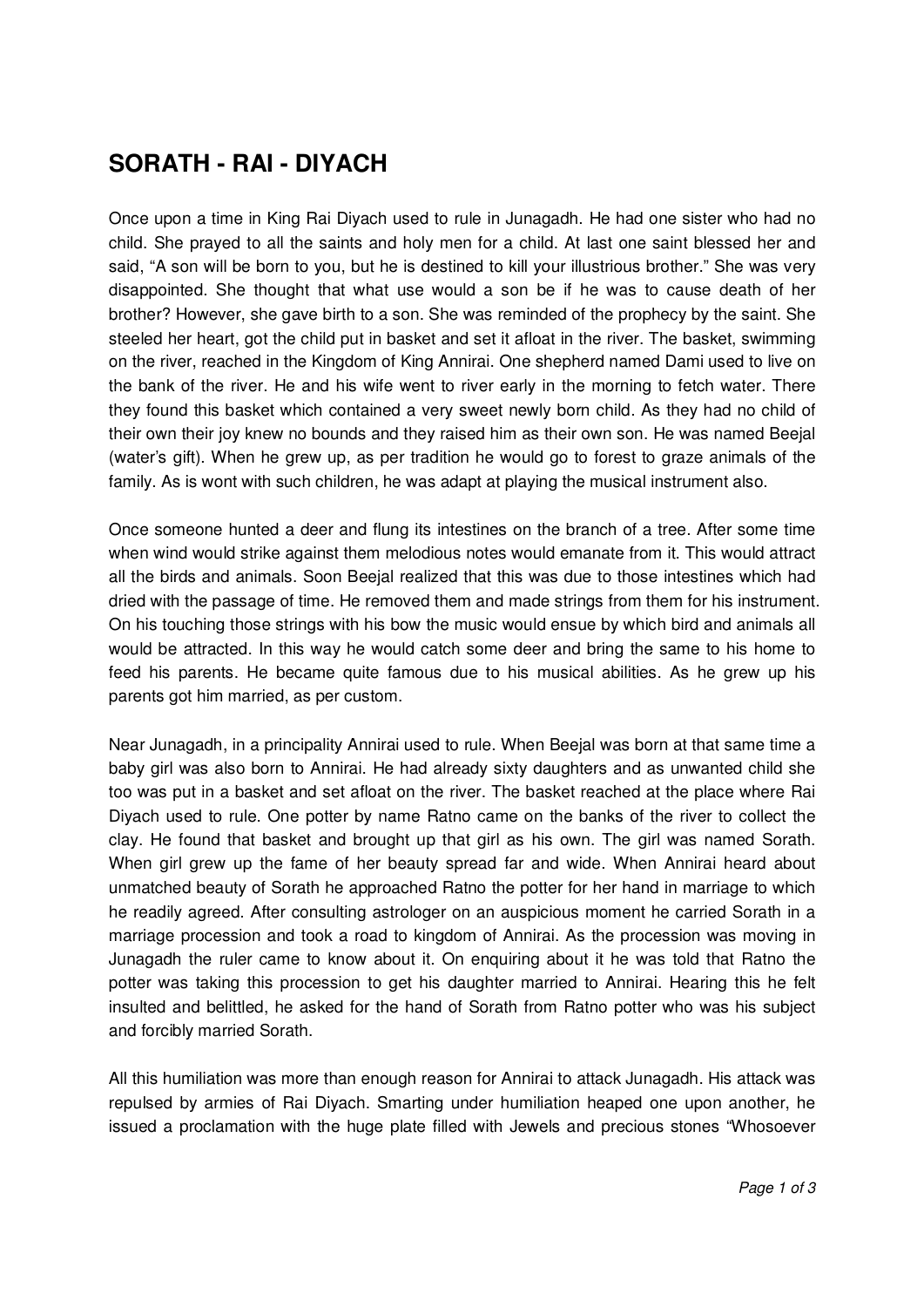would bring the head of Rai Diyach would be entitled to that plate full of Jewels and Gems". Hearing this proclamation, Beejal's wife accepted the plate being confident that her husband, being an unsurpassed and accomplished artist, would be able to get the head of Rai Diyach who was renowned as great lover of music. When Beejal came to know of this he refused to carry out such an ignoble deed and demean his art. He soon realized that he was in an unenviable situation. On the one hand if he was to refuse to do the bidding of Annirai, who was a ruler and all powerful, his entire family would be wiped off. On the other hand he will have to perform the most despicable deed and have blood of such a generous,music lover and true to his word King Rai Diyach. He found no option but to follow the inevitable. Reluctantly he went to Junagadh. At the gate of the Fort he started playing his instrument for full night.

To the palace has come seeker, with his instrument, Would ask for the boon of the head by his enchanting music. (Shah Latif)

When Rai Diyach heard the musical notes from the strings of the instrument he was quite impressed. From the window of his palace he told Beejal to ask anything. Beejal replied, "I have to reveal a secret to you, allow me to come to you and meet you personally." King sent the palanquin to bring him up to the palace. When Beejal reached in a palace and was face to face with the King he did not utter a word. He simply played his instrument. The king was so pleased with his music and offered him gems, jewels, wealth but Beejal refused everything and continued to play his instrument. The music was so uplifting that King felt transcendented into a state where he could have spiritual and soulful experience, he was in a trance and enthralled to be one with the Divine. In this state Beejal told him that;

I have left all the door and sought yours, Oh Gracious husband of Sorath, help me, Fill the empty bag of this seeker. (Shah Latif )

King was so enamored of his divine music and instrument that he told him your wish will be granted that is my promise. On this Beejal told him that I would be satisfied only by having your head in my bag. On hearing this strange demand king tried to reason with him. His courtiers and even his wife Sorath pleaded tearfully with him to desist from this demand but Beejal remained unmoved and insisted that king should fulfill his promise. King also kept his word and gave his head to Beejal. Before giving his head he told him:

If I had millions of heads on my shoulder, I would behead my self millions of times over, That also be not measure to the ecstasy of your string! (Shah Latif)

Would sacrifice thousands of heads At your feet,